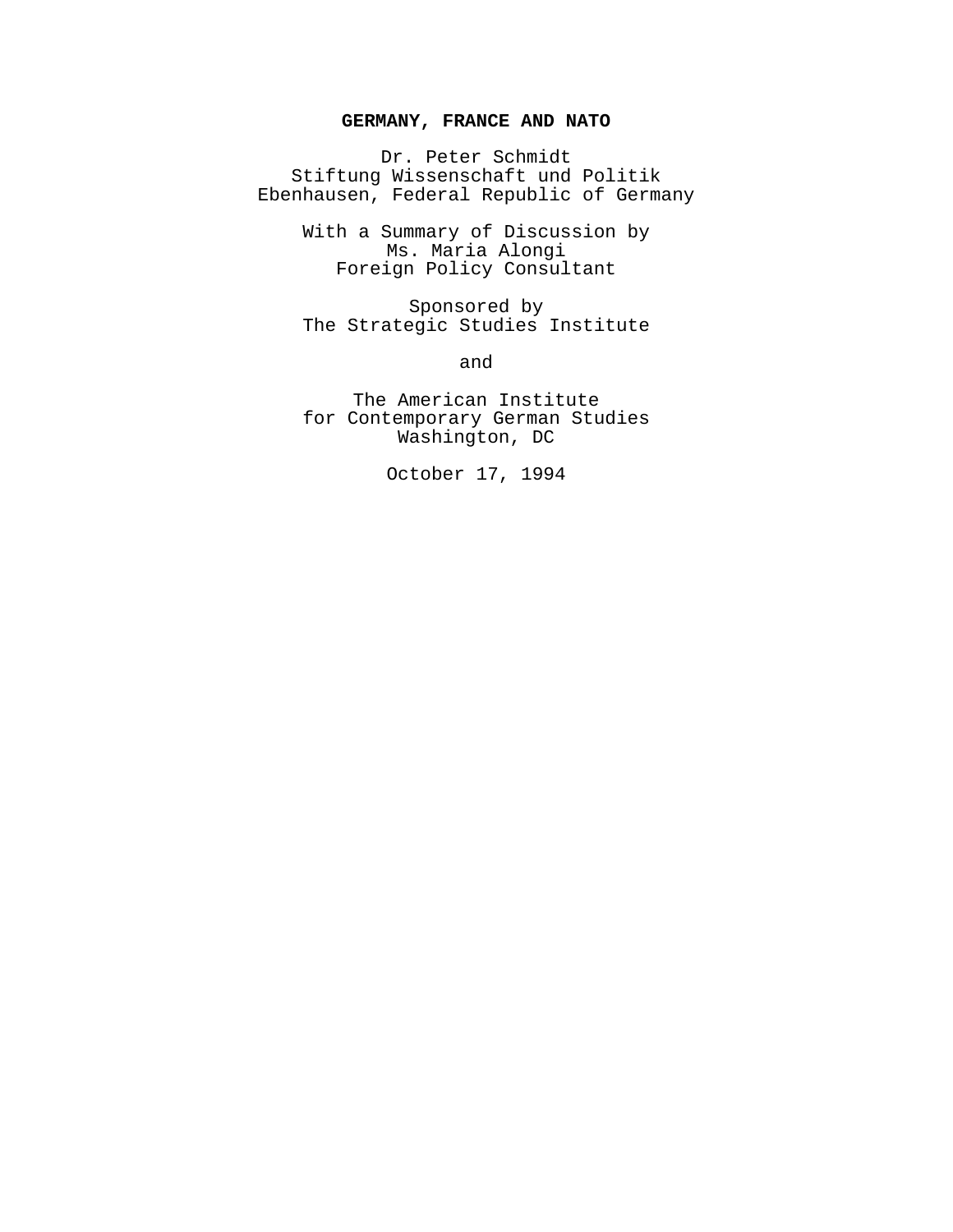\*\*\*\*\*

This document was edited by Dr. Thomas-Durell Young and LTC William T. Johnsen of the Strategic Studies Institute, who served as organizers of this roundtable. This report is approved for public release, distribution is unlimited.

\*\*\*\*\*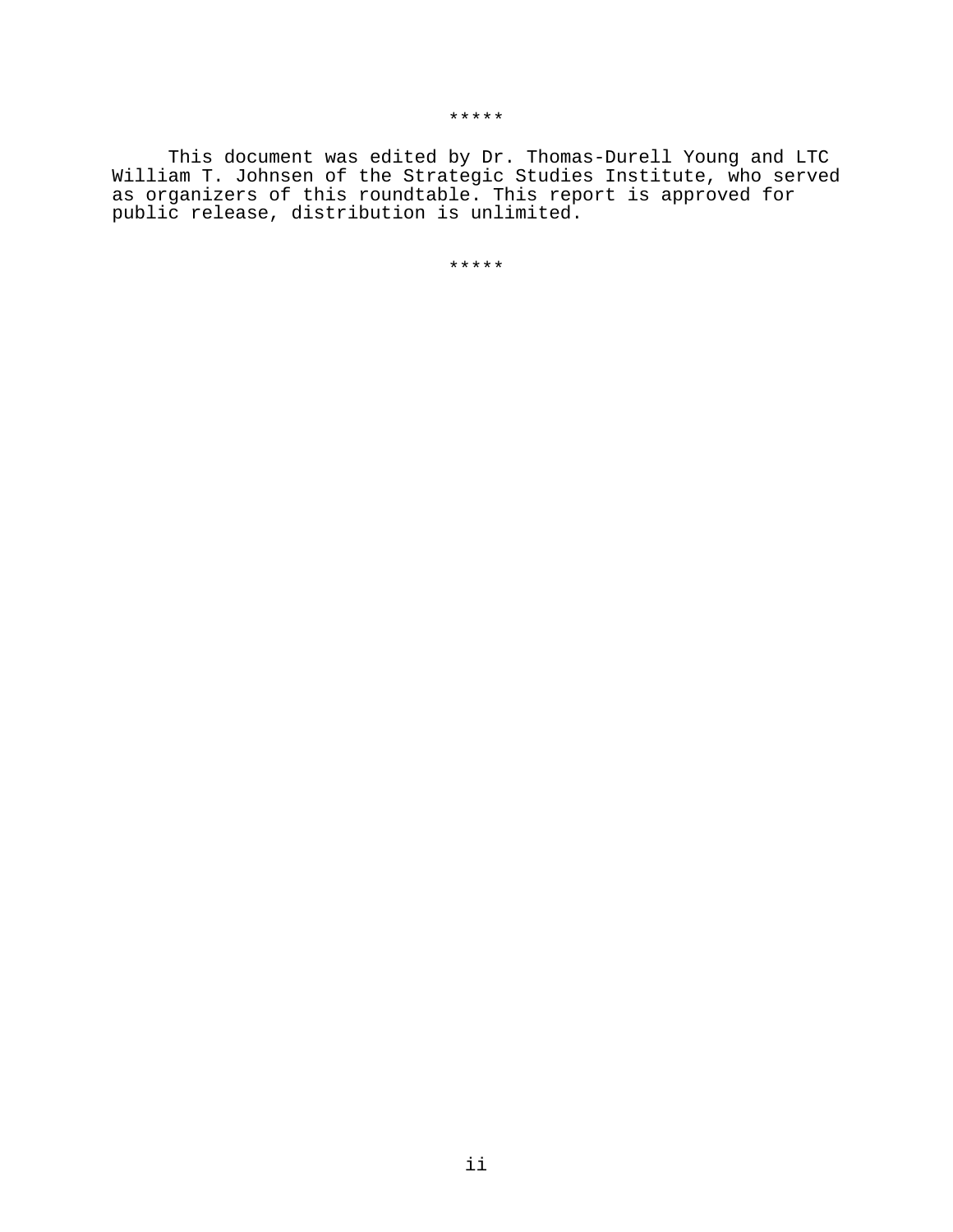### **FOREWORD**

U.S. national strategy and U.S. Army doctrine explicitly establish the overwhelming need for, and value of, coalitions and alliances in the post-cold war era. Two generations of U.S. civil officials and military officers have been inculcated with the precept of NATO's importance to security and stability in Europe. Free of the confines of the cold war, competing national interests and different national perceptions have transformed the Alliance. While NATO retains its value to U.S. national interests in Europe, the lack of a common threat now is producing a different Alliance. Clearly, if the Alliance is to survive and remain meaningful, an understanding of NATO and its political subtleties will be essential.

To provide a wider understanding of the changed nature of the Alliance, Dr. Peter Schmidt of the Stiftung Wissenschaft und Politik in Ebenhausen, Germany, examines the current policies of France and Germany, the two largest continental NATO powers, toward NATO. Dr. Schmidt presented this paper in June 1994 to a roundtable sponsored by the American Institute for Contemporary Germany Studies and the Chief of Staff of the Army's Strategic Outreach Program. Approximately two dozen European experts participated in this roundtable ably recorded by Ms Maria Alongi.

On behalf of the Strategic Studies Institute, I would like to extend my sincere gratitude to the American Institute for Contemporary German Studies for cosponsoring this profitable exchange.

> EARL H. TILFORD, JR. Director of Research Strategic Studies Institute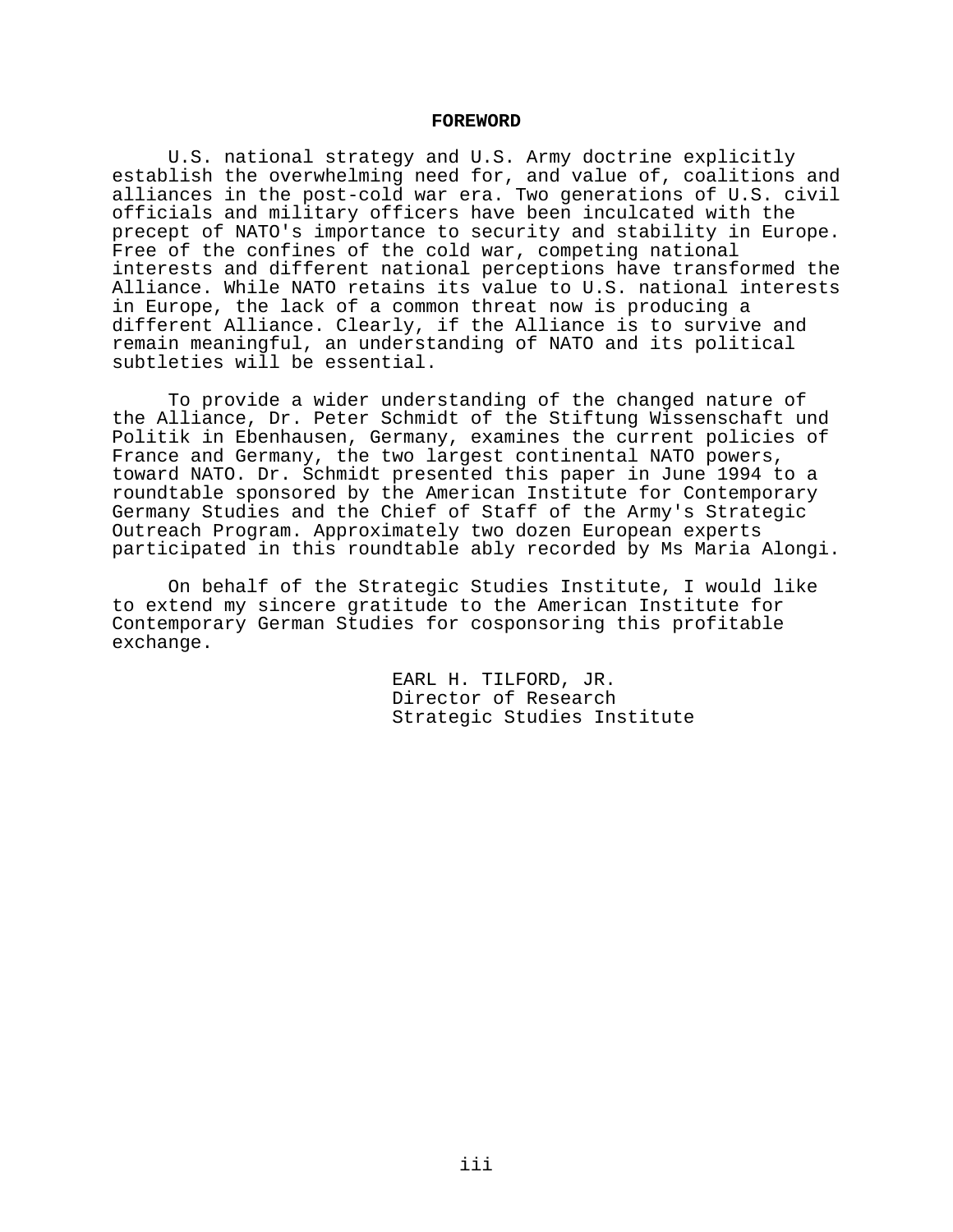### **SUMMARY**

Rapporteur: Maria R. Alongi

### **I. European Perspectives on NATO**.

• During NATO's recent evolution, two major perspectives have emerged in Europe. One, espoused most prominently by Germany, holds that NATO should provide the framework for U.S.-European security relations. In this view, the European security identity should be subordinate to NATO. The other major viewpoint, represented by France, holds that NATO should eventually give way to a more distinct European relationship on matters of security that need not be expressed in a NATO framework.

• In the opinion of some, closer cooperation between France and NATO's integrated military command, although mutually beneficial, is aimed at facilitating the development of a closer bilateral relationship between France and the Alliance. Arrangements such as the Combined/Joint Task Forces (C/JTF) can further this goal by allowing NATO resources to be used by a European security entity, such as the Western European Union (WEU), when the latter wishes to act without the United States in a crisis situation.

• Many European countries, including the United Kingdom, have accepted the objective of a European security identity embodied in the Maastricht Treaty. Although not all European allies share this vision of transatlantic security relations, their interest in promoting further integration in the European Union may lead to the same outcome.

• No conceptual link has been made, however, between the process of developing a Common European Foreign and Security Policy and the development of NATO. Unless this link is made explicitly, the result will be a bilateral security relationship between the United States and Europe outside the framework of the Alliance.

### **II. France and NATO**.

• The French position on NATO has evolved since 1990. France has moved toward closer military cooperation with NATO, as demonstrated, for example, by the subordination of French troops in the EUROCORPS to SACEUR when a crisis demands it.

• Yet France has also undertaken a series of initiatives that mirror NATO activities in Central and Eastern Europe. Some have perceived these actions as intended to balance NATO's influence in this region and in European security affairs more generally. The association agreements reached by the European Union and the WEU with the countries of Central and Eastern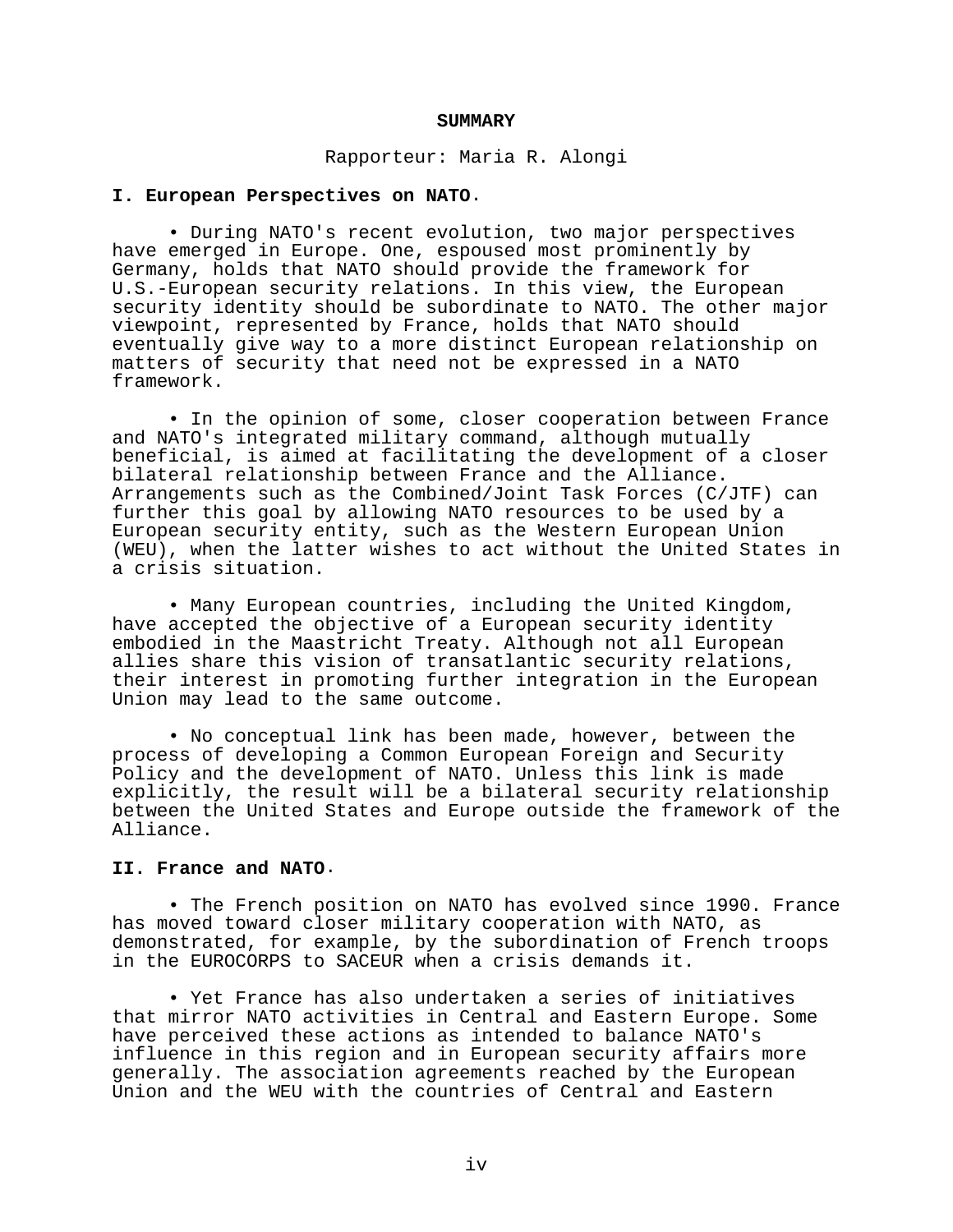Europe, for example, appear to be European alternatives to the North Atlantic Cooperation Council (NACC). In addition, the Stability Pact proposed by French Prime Minister Edouard Balladur seems aimed at counterbalancing NATO's Partnership for Peace (PfP).

• On the other hand, the French policy shift regarding NATO also reflects the altered transatlantic political and security context. The change in administration in France, the disintegration of Yugoslavia, and the problems encountered in the implementation of the Maastricht Treaty have brought about adjustments in French foreign policy priorities.

• The new French approach toward NATO reflects a calculation that the new European political and security environment requires a continued U.S. presence on the continent. This, in turn, requires a recognition of the future role of NATO, the vehicle for U.S. involvement in Europe, in European security.

• The evolution of transatlantic security relations toward a bilateral U.S.-European relationship is occurring de facto because of the difficulty in reaching consensus among the 16 members of NATO in response to the conflict in Bosnia. The individual actors agreed to commit troops after bilateral consultations.

# **III. Future Security Relationships**.

• Transatlantic security arrangements are likely to evolve toward a "variable geometry" pattern, with groups of NATO countries forming ad hoc coalitions in response to particular crisis situations. The C/JTF arrangement is designed to accommodate this potential development.

• The French accept the development of a "variable geometry" approach to European security and have supported the C/JTF plan on the basis of WEU's access to it. Security relationships in this new context, however, will not necessarily reflect current patterns. The strong Franco-German partnership in security matters may not carry over into the future. Greater cooperation may develop between France and the United Kingdom, particularly in nuclear matters, as indicated in the French White Paper on defense.

• In addition, French and German security interests may diverge. Germany is increasingly concerned about the political and economic stability of regions east of its borders. It has provided 40 percent of total Western financial aid to Central and Eastern Europe and the former Soviet Union. With its resources tied to economic assistance to the East, Germany may find itself less capable and less inclined to sustain its leadership on European security matters with France.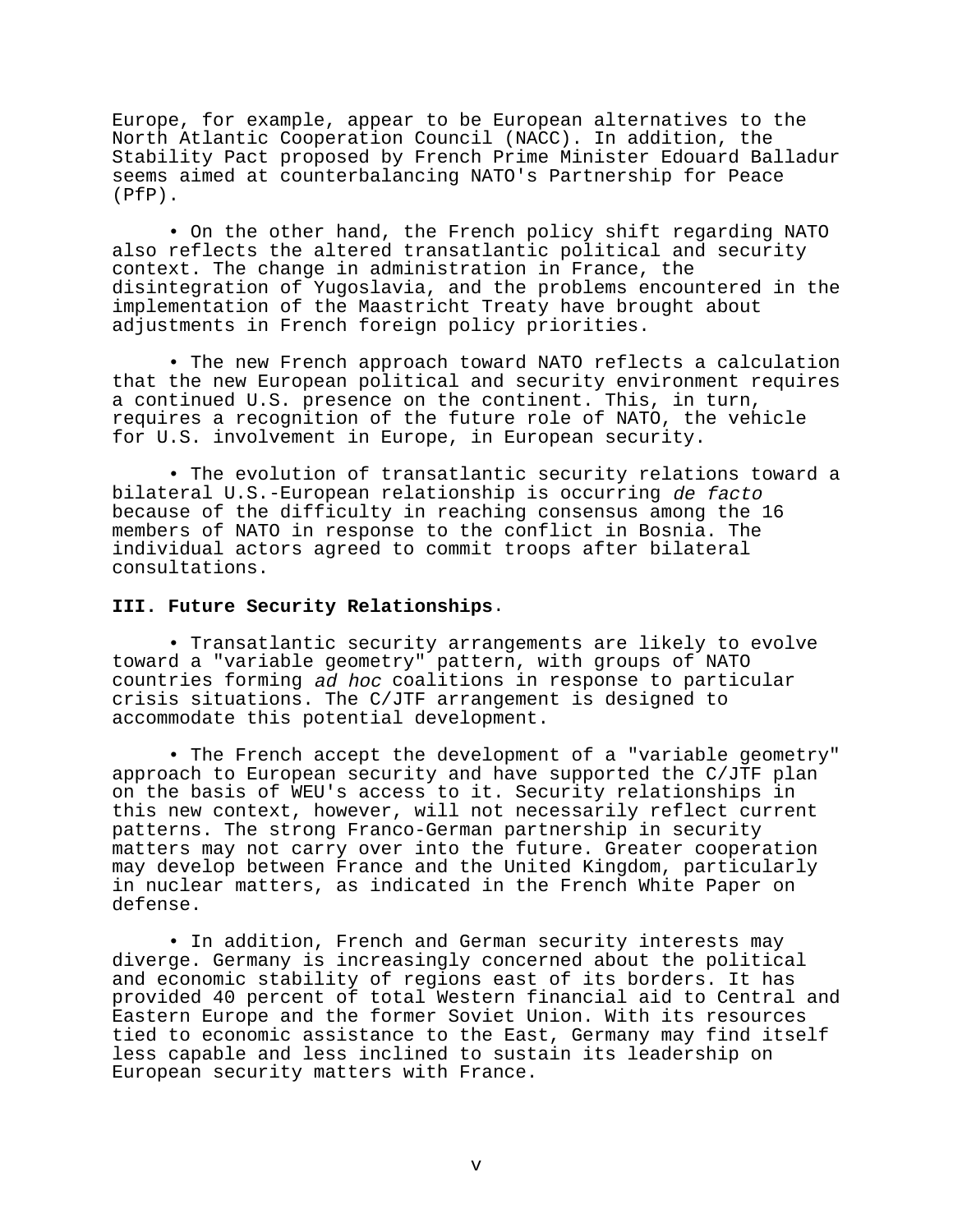• Germany's concern with promoting stability in Central and Eastern Europe may also result in a more flexible German relationship with NATO and Western Europe more generally. In addition, it may lead to the development of a bilateral relationship with Russia.

• This will not mean a renationalization of German security policy. Although Germany recently intervened as a national actor in U.N. operations in Cambodia and Somalia, the need to integrate German foreign and security policy within a wider European framework remains deeply entrenched in the German political consciousness.

• Since Adenauer, Germany has followed policies that embed it firmly in European political and economic integration. The Kohl government continues this course. When Germany began the transition to unification, it pressed to further the integration of the European Union, to make a unified Germany more palatable. In addition, because Kohl viewed NATO as evolving into a looser structure, he promoted the WEU, which he perceived as more viable in the long term.

• Furthermore, a potential change in government will not alter the German commitment to a European policy. The Social Democratic Party (SDP) and its possible coalition partner, the Green Party, both favor European integration.

• With the prospect of EU enlargement, however, the character of the European Union is changing. The eventual accession of Central and East European states comports changes to the decisionmaking process of the European Union, its spending, and policies. It will be a much more diverse organization and one less likely to achieve consensus easily.

• A more independent German approach to foreign and security policy may, thus, result not from a proclivity to act outside a wider European framework, but from a potentially looser European Union.

• French security interests are tied less to developments in Central and Eastern Europe and the former Soviet Union. For France, a more immediate goal remains developing European security structures and the capability to intervene in regional crises where European interests are at stake. Ironically, France is now confronted by a Europe less able, and perhaps less willing, to act than originally intended by the European Community when it sought to establish a Common Foreign and Security Policy.

• The failure of the European Union to intervene meaningfully in the Yugoslavia crisis highlights the need for France to look outside of Europe for a strategic partner. The unexpected result has been, and may continue to be, a closer relationship with the United States.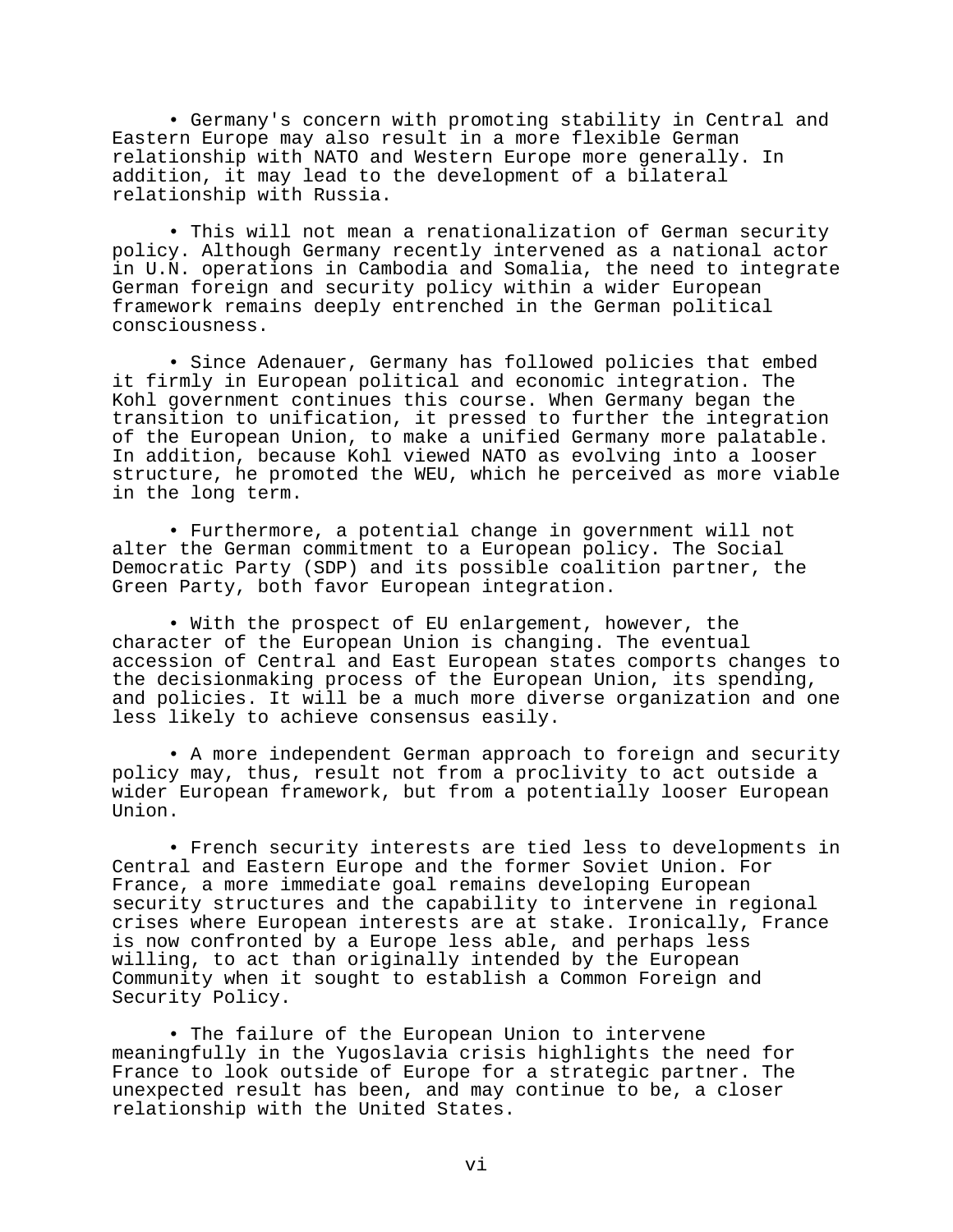## **IV. The U.S. Role in Europe**.

• There is strong support in both France and Germany for a continued, prominent U.S. role in European security. Germany traditionally has endorsed U.S. presence for security and political reasons. The German White Paper on defense restates this position. Given its current limitations on military capabilities and diversion of financial resources, German support for a U.S. role in Europe will continue.

• The crisis in Bosnia highlighted for French policymakers the need for continued U.S. involvement in European security matters. As stated above, the inability to muster a meaningful European response to the conflict in the Balkans, particularly from Germany and the United Kingdom, convinced the French of the importance of having the United States as a partner in developing a viable strategy towards Bosnia.

• French support for a U.S. role in Europe, however, is not necessarily coincident with support for a preeminent role for NATO in European security. In the French view, the United States should become a bilateral partner to the European Union on security matters.

# **V. NATO Membership Expansion**.

• Due to the economic imbalance between Western Europe and the countries of Central and Eastern Europe, the early enlargement of the European Union is unlikely. The enlargement of NATO, however, is both possible and desirable.

• Extending full NATO membership to Central and East European Countries will provide a framework for their continued integration into the West, which the EU currently cannot provide. In addition, expanding NATO membership now will avoid dealing with the issue at a time of crisis, when tensions probably would be heightened by extending the influence of the Alliance eastward.

• The question of NATO's relationship with Russia has been a more difficult issue within the Alliance. The prospect of a reversal to authoritarian government or Russian intervention in its "near abroad" has led to uncertainty about NATO's future relationship with Russia.

• PfP is a successful compromise between two very different views on this issue. It allows NATO to form a relationship with Russia and thus avoids creating a new dividing line on the European continent. On the other hand, it preserves the integrity of NATO's core functions in the event of an undemocratic turn in Russia or of Russian aggressive policies in the near abroad.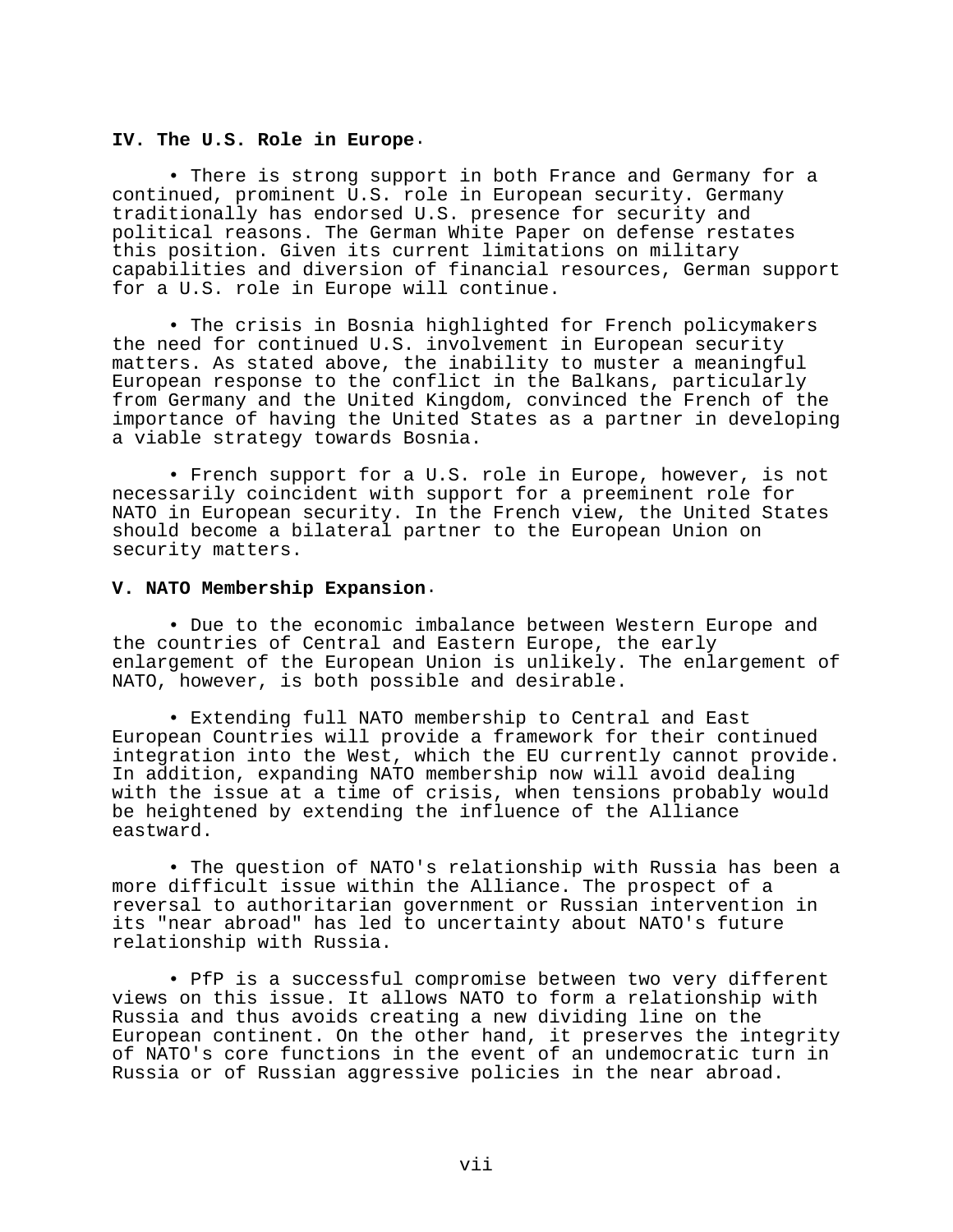# **VI. Challenges to Future Transatlantic Cooperation**.

• If transatlantic security relations evolve into a bilateral arrangement involving the United States on one side and a European entity, perhaps the WEU or the EU, on the other, the challenge for both sides will be to facilitate the development of Europe into a viable strategic partner for the United States.

• Currently, Europe lacks certain capabilities, including strategic airlift and intelligence assets. In addition, defense spending in Europe has been on a steady decline. German spending, for example, fell from 2.6 percent of GDP to 1.6 percent. This situation may ignite a new burden-sharing debate in the U.S. Congress.

• On the other hand, in the current geopolitical context, it is in U.S. interests to retain Europe as a strategic partner. Thus, both sides must work together to ensure that the transatlantic relationship does not deteriorate as Europe builds its security identity. This will require analyzing transatlantic relations not in terms of burden-sharing, but responsibility-sharing.

• The contribution of Europe to the continent's stability must be viewed in a wider, more strategic context. And, the contribution of the European allies to transatlantic security must include an assessment of expenditures and efforts aimed at stabilizing Central and Eastern Europe.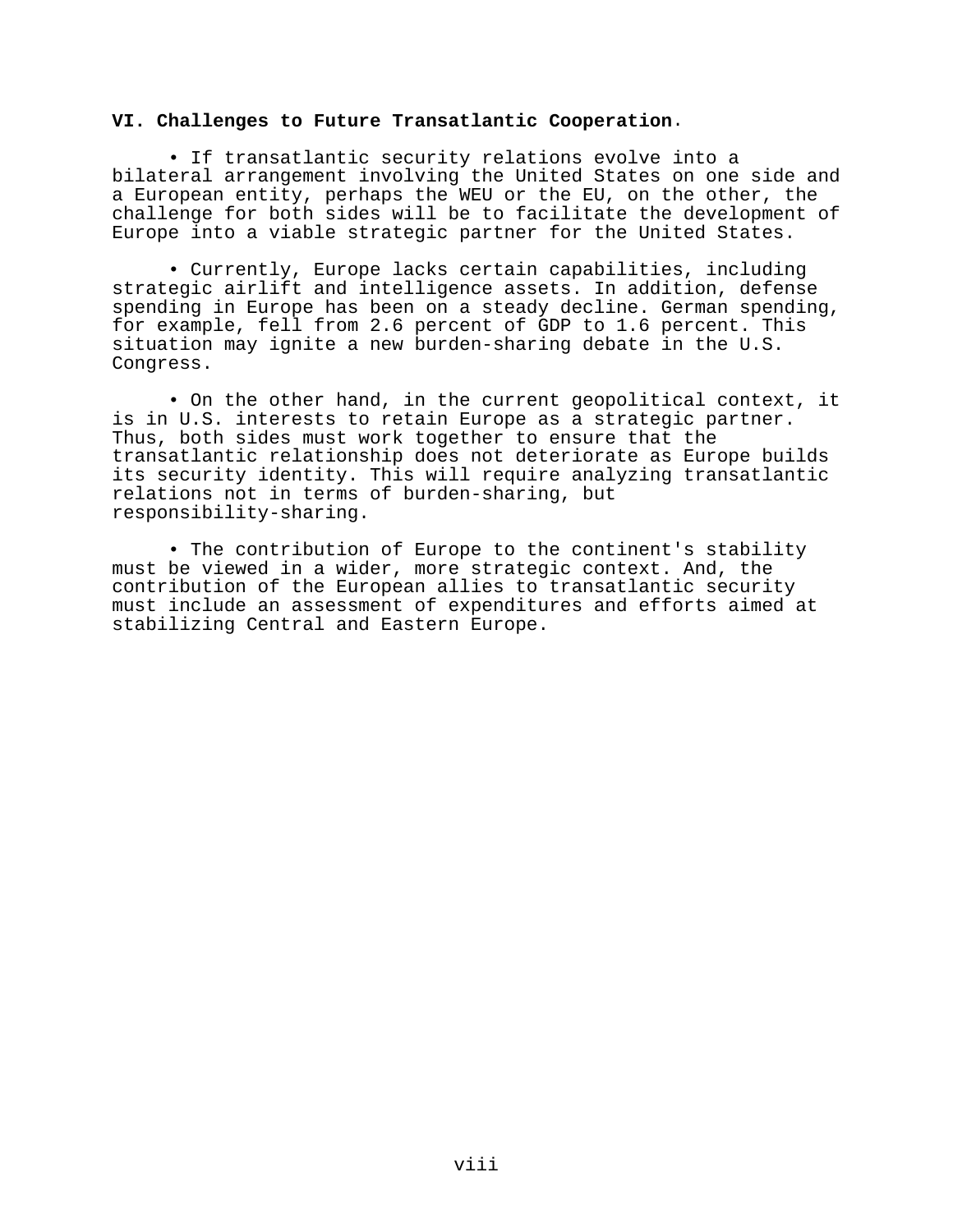### **GERMANY, FRANCE AND NATO**

Peter Schmidt

# **Introduction**.

Current German and French relations with NATO are subject to (at least) two different interpretations. Due to the special role France has played since 1966 inside (and outside) the Atlantic Alliance, the main difference between these two views is the way in which the French relationship with the Alliance is perceived today.

The dominant school of thought maintains that France has gotten much closer to NATO. $^1$  This has paved the way for a new transatlantic bargain which enables the Alliance to undertake new missions. As proof for this new French attitude toward NATO, proponents of this interpretation point out that France has endorsed the following collective defense and collective security missions:

- the North Atlantic Cooperation Council (NACC),
- Partnership for Peace (PfP),
- NATO-sponsored peace operations,

• SACEUR's "operational command" of the EUROCORPS when agreed to by the participating countries.

• Moreover, France is participating in Military Committee discussions related to peacekeeping operations.

This school of thought also holds that Germany, while remaining fully committed to NATO's military integration and political structure, has played an essential role in this change in French policy by dampening traditional Franco-American rivalries. Hence, some argue that Bonn has helped considerably to draw France closer into the Alliance's reform process than French political instincts may have accepted without this German effort.

U.S. support in January 1994 for European endeavors to develop a European security and defense identity is another important milestone in drawing France closer to NATO.<sup>2</sup> According to this interpretation, the basis has been laid for a new transatlantic bargain which now allows a new and stable strategic partnership between Europe and North America in the post-cold war era.

The minority school of thought evaluates the relationship among France, Germany and NATO in a different way. This school argues that France has gotten what it has wanted. From this school's perspective, NATO's role and functions in today's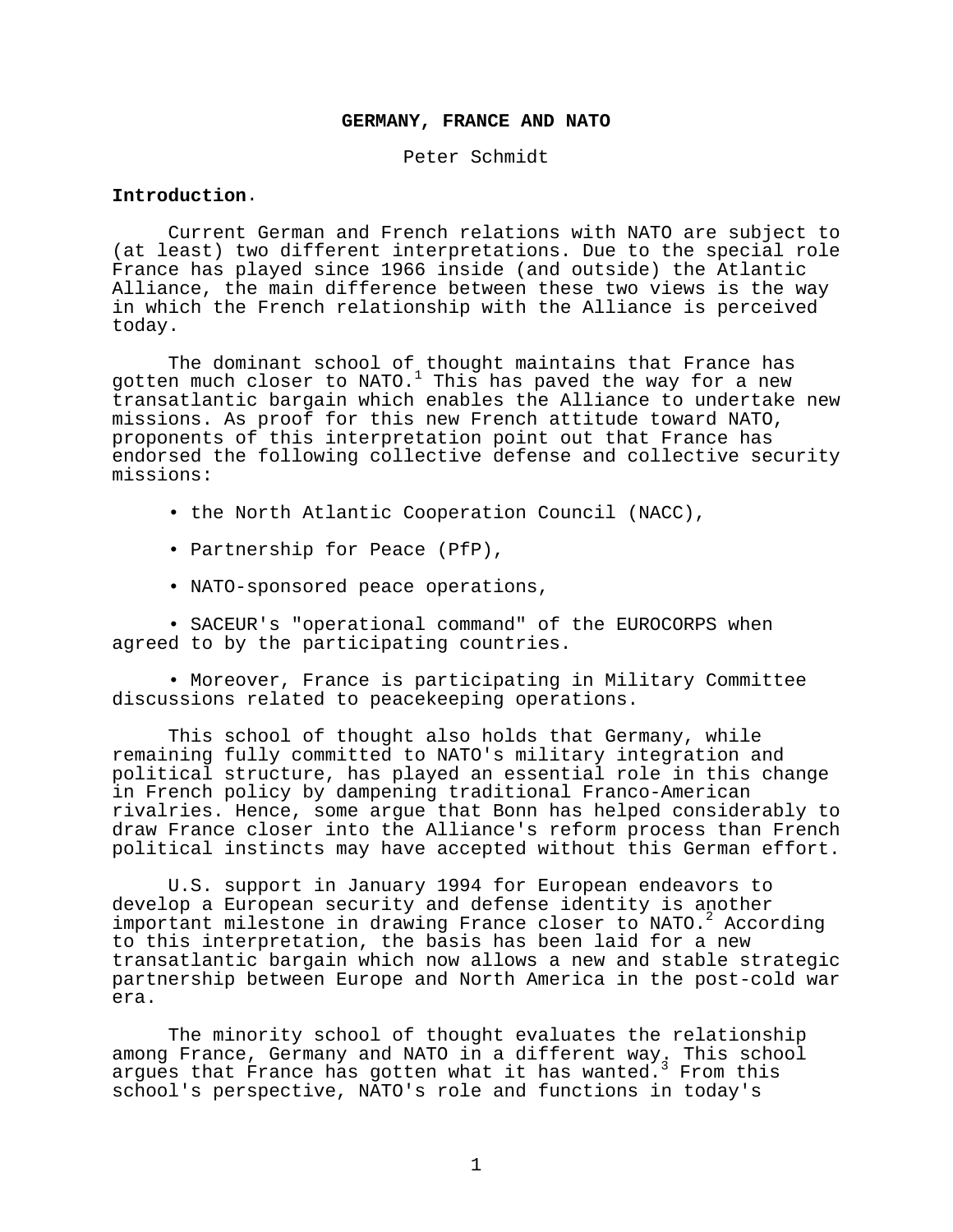overall security structure fits much better into traditional French interests and views than those of former days. Thus, France actively pursued this policy based on its own national interests. The proponents of this position argue that France remains apart from NATO's military integration and maintains its special status, while NATO's political role, a matter of constant French complaints, has diminished. Major political decisions are taken outside the Atlantic Alliance, e.g., like in the Security Council of the U.N., on a bilateral basis between the United States and the EU (within the context of its Command Foreign and Security Policy), or within flexible groupings. Even those taken within the Alliance are done in the North Atlantic Council where France remained even after its departure from the integrated military structure. Moreover, there is a clear tendency to separate political negotiation structures from implementing institutions (where NATO belongs more and more), while increasingly having to vie with new competitors in this field. In other words, NATO's role is more or less limited to the implementation of political decisions taken elsewhere.

Against the argument that NATO has assumed collective security functions (i.e., NACC and PfP),<sup>4</sup> proponents of this interpretation argue that these new political functions remain limited by the CSCE framework and by the EU's Common Foreign and Security Policy initiatives toward eastern Europe (e.g., the stability pact plan as offered by French Prime Minister Edouard Balladur).<sup>5</sup> Moreover, according to this more modest view, the EUROCORPS-SACEUR agreement is not an indicator of a major French rapprochement toward NATO. Rather, it represents an extension of Gaullist policy of a limited relationship between NATO and other European nations, especially Germany, but also Spain and Belgium, who are participating in the EUROCORPS.

Furthermore, these observers contend that even where the Alliance has a political role to play, France has successfully restrained NATO's reach by promoting parallel European institutions. NACC, offered to all former Warsaw Pact countries in November 1991, for example, has been succeeded by the Consultative Forum of WEU, created in June 1992, and the Balladur plan a year later. And, the European answer to NATO's PfP has been the creation of associate partner status for Central European countries with WEU.

Finally, certain analysts have argued that Germany's overall relationship with NATO has shifted toward the French position. Certainly, most of the Bundeswehr remains assigned to NATO, but, by and large, Germany has gone along with Paris by accepting the French type of NATO relationship, e.g., in the framework of the EUROCORPS and by double-hatting military forces to both NATO and WEU.

Thus, from this perspective, since the Alliance's January 1994 Summit, the United States has opted not to play an important role in the Alliance. Furthermore, the United States has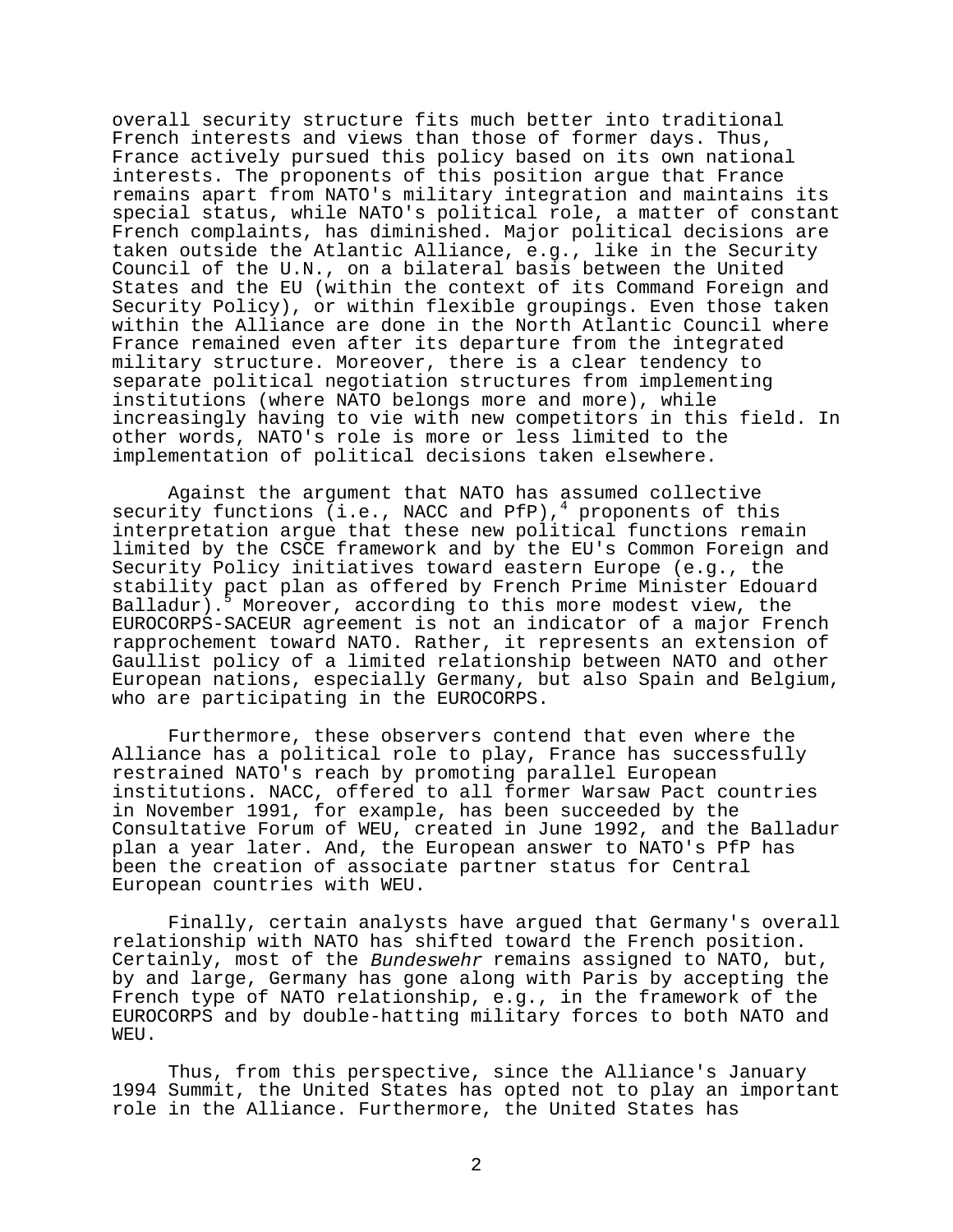acquiesced to French leadership in European security affairs by accepting the European Union's Common Foreign and Security Policy and WEU's policy of independence. The Alliance's new policy of providing NATO assets for European-led operations, which only further accentuates NATO's future insignificance, lends credence to this view.

### **Schools of Thought Put To the Test**.

A reasonable way to test these two lines of interpretation in a differentiated fashion is to ascertain their different approaches to three key roles and functions of the Atlantic Alliance:

• Collective defense role (Article 5 of the Washington Treaty),

- Cooperative security functions, i.e., NACC and PfP, and,
- NATO's role in regional crisis management.

Collective Defense. The German Defense White Paper argues that collective defense remains the key function of the Alliance.<sup>6</sup> For Germany, this position justifies the continued existence of the integrated military structure of NATO, in which Germany plays a major role. This pronouncement is also meant to stem criticism of shifts in German security policy which might be interpreted as leading towards a renationalization of German defense policy. Thus, until recently, German leaders have emphasized Article IV of the WEU Treaty which declares as undesirable any duplication of NATO and WEU military staffs and deferring to NATO authorities. With WEU's Petersberg Declaration of June 1992, however, Germany has accepted that one of WEU's tasks is the collective defense of the WEU countries.

Nevertheless, the WEU has not yet developed a functioning operational structure suitable for this task. The recently established WEU Planning Cell is too small to fulfil this function. In addition, the regular meetings of Chiefs of Defense Staff cannot overcome the lack of a permanent WEU military headquarters. <sup>8</sup> On a practical level, NATO remains the only framework within which the collective defense of the Western European countries can be reasonably executed.

NATO's importance, however, is diminished by a number of factors:

• Due to the end of a direct threat to Western Europe by the Warsaw Pact there is a perception of a reduced importance of collective defense missions. NATO's concentration on collective defense, therefore, only adds to the lessened political standing of NATO.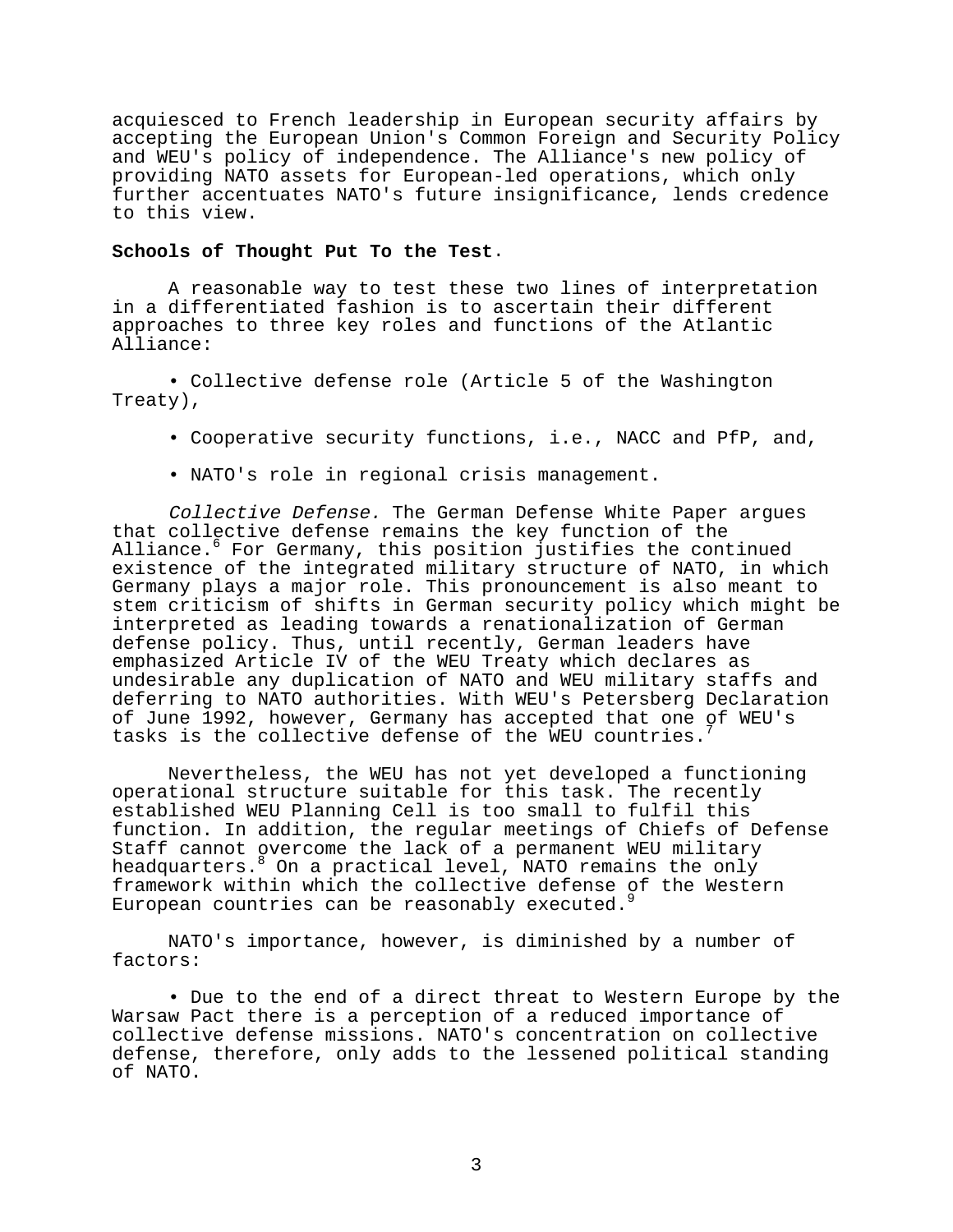• The readiness to develop an operational role for WEU, $^{10}$ which includes the dual-hatting of NATO forces, $^{11}$  detracts attention from the Atlantic Alliance, and might reduce the number of exercises and the intensity of interaction among the armed forces within the NATO framework.

• The endorsement of the traditional French type of relationship with NATO (e.g., the Lemnitzer-Ailleret agreements and others) $12$  in EUROCORPS affairs could reduce the importance of NATO procedures in the military field.

• Due to the newly-assumed long warning time available to Alliance members, there is even less reason to contribute forces to, let alone participate in, the integrated command structure.

In sum, as regards NATO's collective defense function, the French attitude has not changed. France still accepts NATO's role in this field, but remains apart from NATO's integrated military structure. Thus, those hoping for change in French policy toward NATO may be disappointed. The only, if indeed minor French concession in this regard is that of the command relationship of the EUROCORPS with NATO. Whereas the Lemnitzer-Ailleret agreement specifies that French forces should come only under the operational control of SACEUR, the EUROCORPS-SACEUR arrangement place the French forces within this formation under SACEUR's operational command.

The nature of the French and German relationship with NATO today is, therefore, determined much more by the new functions and missions of the Alliance with regard to cooperative security and NATO's role as a mandate organization of the United Nations in a collective security framework.

The cooperative security dimension. The first practical step in institutionalizing the cooperative security function was the creation of the NACC in December 1991, which included the former Warsaw Pact member countries.<sup>13</sup> This proposal was based on a German-American initiative, as Germany in particular was keen to provide the Alliance with an all-European function for at least two reasons:

• to establish a framework to push disarmament by including the former Warsaw Pact countries into a joint institutional framework,  $14$  and

• to make German unification more "digestible" for its Eastern neighbors (especially Russia) by attaching these states to a formerly purely Western organization.

France, however, held very skeptical views on this development. In Paris, the NACC has been seen mostly as a German-American attempt to provide NATO with new political missions in Central and Eastern Europe. In addition, it was highly symbolic that the initiative bypassed France, while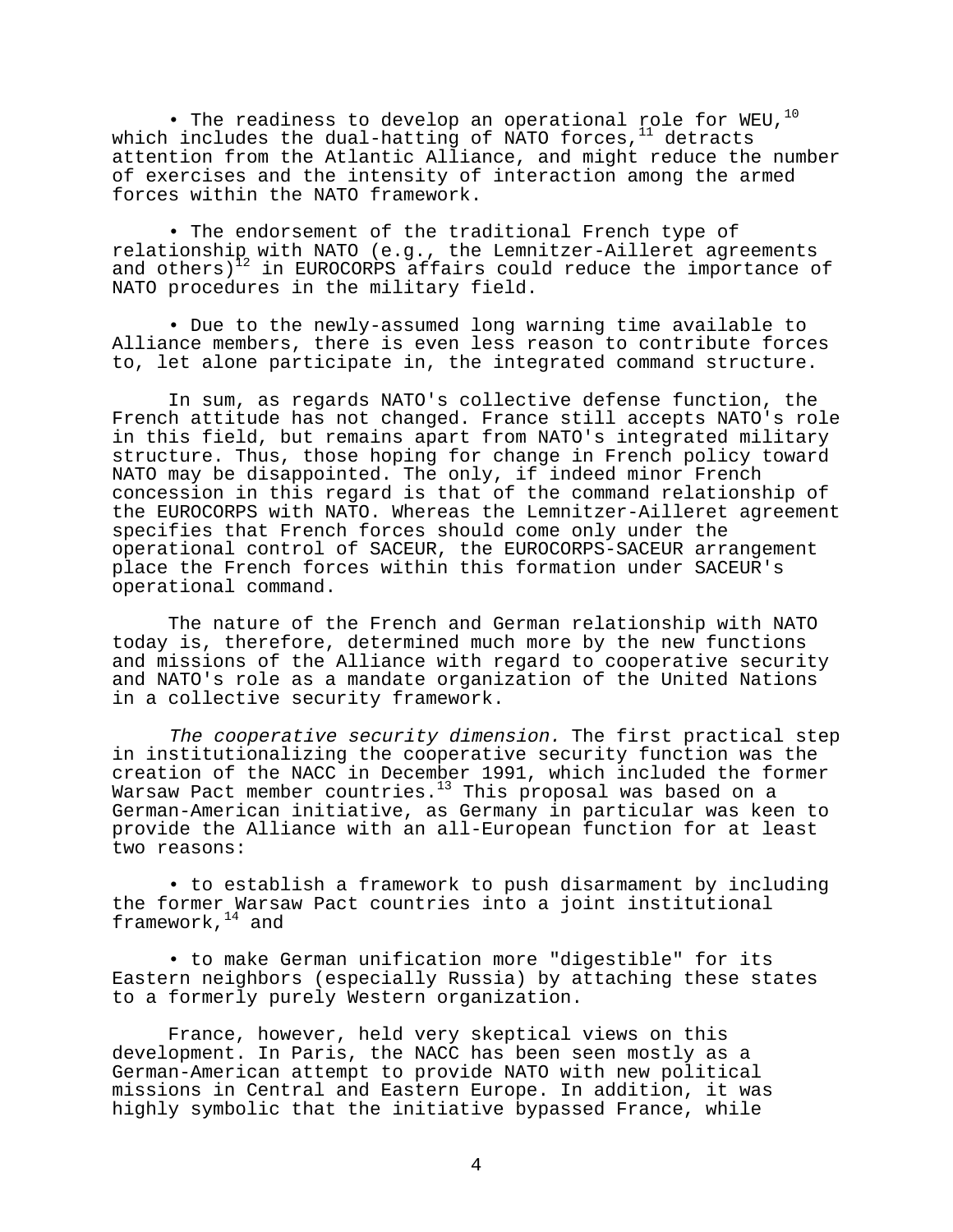encouraging Washington to become a "partner in leadership."<sup>15</sup> President Mitterrand's statement following the Rome summit in December 1991 was typical of French attitudes in this regard. Isolated after his criticism of NACC and NATO reform, he said: "I didn't know that NATO has a political role to play." Nevertheless, having no coalition partners to turn to in this matter, France slowly accepted this new political role for the Alliance.<sup>16</sup>

However, at the same time, France successfully strove to develop countermeasures to balance and downgrade NATO's increased political reach. These initiatives were based much more on Realpolitik than the all-European concept of NATO, as they aimed only at extending Western Europe's influence toward Central Europe, while excluding Eastern Europe. Thus, the WEU's Consultative Forum and the EU's European Agreements have been based on the understanding that only a belt of countries from the Baltic states to Romania fall within a zone of EU-influence, whereas NACC included all former Warsaw Pact countries. Later, the WEU offered associate partnership status, again only to this group of countries,<sup>17</sup> whereas participation in NATO's PfP program is open to all European countries.<sup>18</sup> While Germany is interested in stabilizing this potential crisis area, France was motivated to support this policy because it saw these measures as a counterpoise against NATO's influence in Central Europe.

Though NATO's capabilities are much more extensive than those of the WEU, and, therefore, provide more opportunities for Central and East European countries, the WEU has a double advantage. First, the WEU is able to concentrate on nine countries. Second, close relations with WEU are regarded as a means to improve the chances of these states for EU membership.

NATO's role in regional crisis management. One of the reasons why Germany still considers NATO as its primary multilateral military organization has resulted from the problem of using German armed forces outside NATO. Until the German constitutional court in June 1994 decided to permit the employment of German forces outside the NATO area, a well-established political interpretation of the German Basic Law (Grundgesetz) proscribed the possibility of employing the Bundeswehr outside of NATO's scope. In addition to this problem, NATO (due in large part to significant American military capabilities in crucial areas) has been seen as the only effective military multilateral organization for possible "out-of-area-missions."19 The German government has been, therefore, quite keen not only to maintain NATO's traditional collective defense function, but also to give the Alliance a role in regional crisis management, well beyond the NATO area.

France, on the other hand, driven by its traditional, restrictive understanding of NATO as a collective defense organization of last-resort, accepted this new task for NATO only with great reluctance. Again, the French have been willing to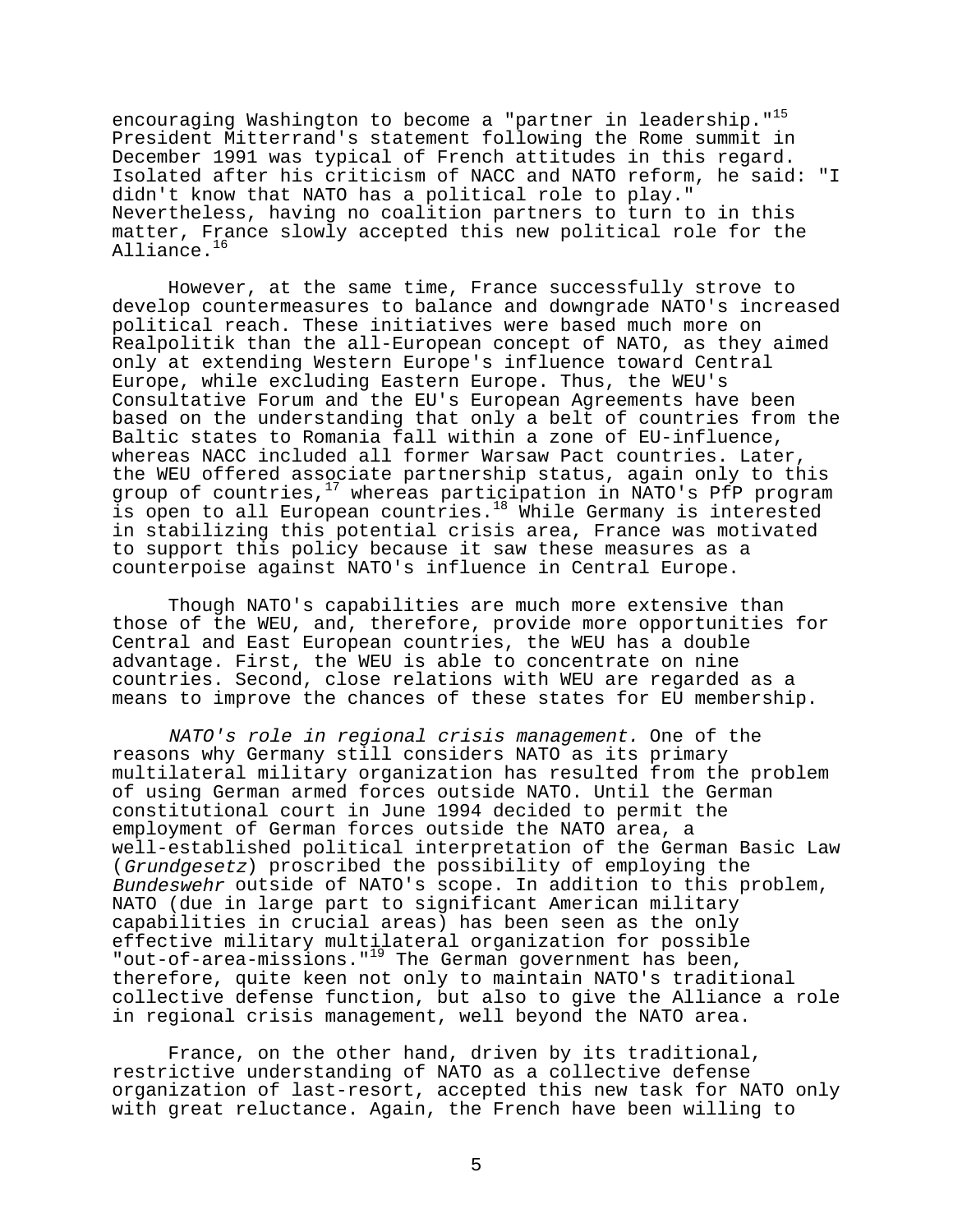support a regional crisis role of NATO beyond the alliance's traditional area only when the European partners create measures to counterbalance NATO. This policy is clearly laid down in the new French White Paper on Defense, where the French government pointedly repeats the Gaullist principles of 1966, while indicating that it will take part in NATO's reform primarily where these efforts promote the development of independent European security and defense structures.<sup>20</sup>

An expression of this French policy is found in the WEU's 1992 Petersberg declaration. Thus, at least on paper, WEU became legitimized to undertake military actions of all kinds. These include the defense of Europe and peace operations. The latter of these can be undertaken without the explicit consent of the U.N. Security Council; instead they can be based solely on Article 5 of the U.N. Charter. $^{21}$ 

Germany supported this policy under two conditions: $^{22}$ 

• NATO should maintain collective defense as one of its key functions, and

• WEU should intervene only in regional crises when NATO is not prepared to act.

In reality, however, WEU activities have paralleled NATO activities or the WEU has acted alone. For example, in the Adriatic, "NATO" and "WEU" ships enforce the U.N. embargo in parallel actions under a common command and, supposedly, under the joint political control of NATO and the WEU Council.<sup>23</sup> NATO has enforced the no-fly zone over Bosnia, but, on the Danube, the WEU controls actions in a complementary way. In addition, many military activities, especially on the soil of the former Yugoslavia, have been undertaken under the auspices of the U.N. and beyond the scope of both institutions. Here again, France tries to balance NATO's reach by supporting the establishment of a greater military expertise for the Secretary General of the United Nations.<sup>24</sup>

To understand the changing role of NATO, it is indispensable to recall NATO's traditional basis of strength: the strong political-military link built into its institutional structure. This, however, is changing. France very much favors a bilateral European-U.S. relationship inside the Alliance, where the European side is based on the EU's Common Foreign and Security Policy. Germany, by and large, accepts this view.<sup>25</sup> It needs to be recalled, however, that this does not hinder France from maintaining very close bilateral relations with the United States.

Assessing the Bosnian affair underscores this major change. Most of the negotiations, as in the case of the so-called "action plan" for Bosnia, are going on between the EU and the United States. Other major frameworks include the U.N. Security Council

6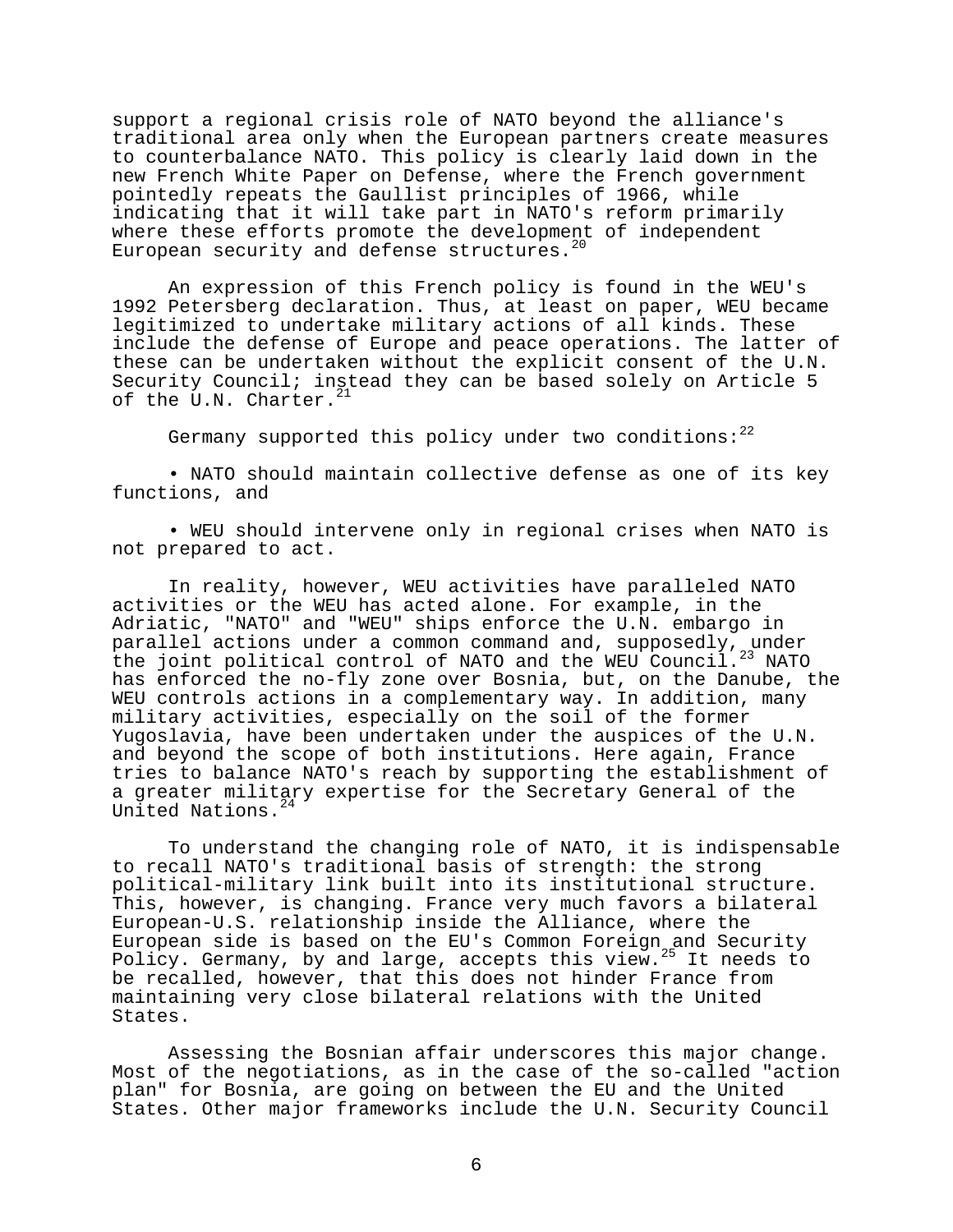and the Contact Group consisting of Russia, the United States, France, Germany and the United Kingdom. This development weakens the political functions of the Atlantic Alliance. In addition, there is an overall tendency to separate negotiating structures from implementing institutions, which works to NATO's disadvantage as can be demonstrated in the Bosnian "case."

Negotiating a political settlement.

• effected by states on a unilateral basis, primarily the United States, 26

• effected by the U.N. in cooperation with the EU (Stoltenberg, Owen), as well as the EU on a unilateral basis,  $27$ and

• through ad-hoc structures (the London Contact Group, International Conference on Former Yugoslavia).

Implementation and control of certain measures.

• United Nations: peacekeeping and possibly enforcement, humanitarian and economic aid, arms control;

• CSCE: monitoring, conflict prevention in nearby areas;

• EU: monitoring, conflict prevention, economic sanctions and incentives, humanitarian aid;

• WEU: embargo control, limited peace operations; and,

• NATO: monitoring, embargo control, peace operations.

Certainly, the above situation is caused not only by French policy ambitions. The momentum also stems from objective trends in the international system and the necessity to include Russia in these endeavors in order to find political solutions for regional problems. Nevertheless, since 1992 a certain French political strategy is discernible which can be understood as a multiple bi- and multilateralism, one aim of which is to downgrade NATO's political reach.

### **Conclusions**.

In summary, I am inclined to support the argument that changed security conditions in Europe have allowed France to pursue initiatives that limit NATO's role and potential for success. In the field of collective defense, NATO today has a looser structure than in former days. But even under these changed circumstances France does not participate in the Alliance's military structure. With regard to cooperative security NATO has attracted new functions, but France has ensured that in cases with a purely European character, the EU and WEU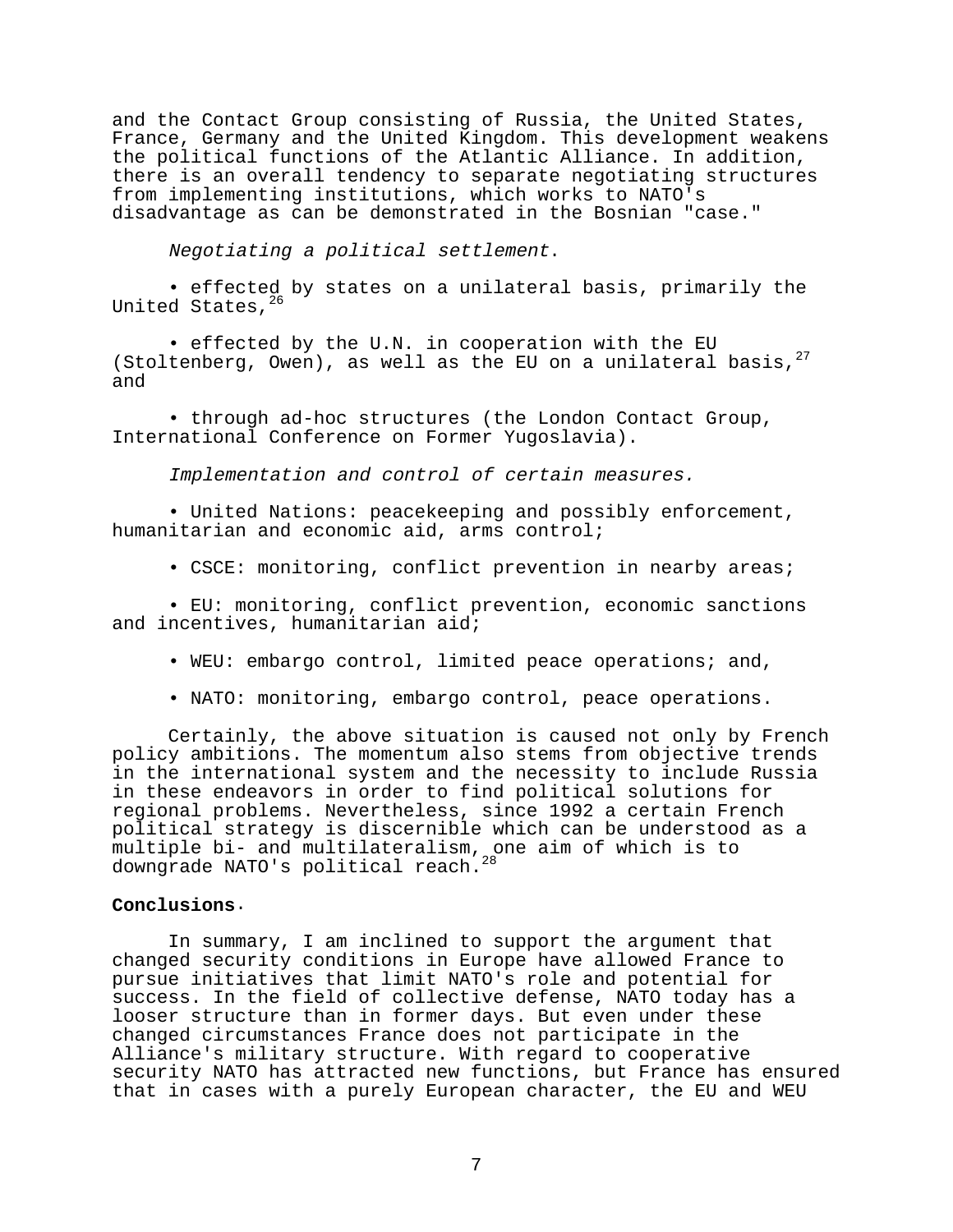balance NATO's possibilities.

Although NATO members accepted a new Alliance role in regional crises beyond the traditional NATO geographical area, other parallel European institutions such as the CSCE also have developed. The main political trend points to a bilateral European-American relationship outside NATO, which perfectly fits into traditional French interests. The new French White Paper on Defense is quite clear in this regard: priority is given to the development of Europe as a strategic actor; NATO plays only a secondary role. The key question remains whether this result is good or bad for Atlantic relations. And what are the problems of a relationship where European interests meet American interests in a fully organized way?

The first difficulty is that the actors involved, the EU and the United States, are of different character. The EU with its Common Foreign and Security Policy still is an intergovernmental framework with its odd moments of "communitarianism." The United States represents an integrated structure (where certainly indecisiveness and lack of coordination are constant features), but with the constant potential for structuring decisive guidance. This situation brings about a structural tendency for frictions and misunderstandings.

A second problem is that a bilateral structure renders NATO's political fora obsolete. A new structure, which reflects this bilateralism, would be the logical consequence. This structure might be based on similar regulations like the EU-U.S. bilateral talks based on the agreement of  $1990.^{29}$  This might encourage a tendency to regard NATO solely as a military "tool box"; a trend which was advanced by the agreement during NATO's January 1994 summit that WEU should have access to NATO assets, including Combined/Joint Task Force structures. One may argue that bureaucratic inertia may give NATO a good chance to survive with such a limited function. My view, however, is that NATO could hardly stay alive if the military structures are not embedded into a functioning political framework which is able to create the necessary political consensus for possible military actions. Hence, there is a need for a consensus-stimulating institutional framework in which political procedures are able to overcome, at least to a certain extent, the differences of interest between the nations involved.

Despite all talk of an independent West European capability for regional actions beyond NATO, there is no doubt that the West European countries will be unable to mobilize the resources necessary to realize this option in the near future. The reason for this is due in part to a lack of combat force multipliers in such key areas as command, control, communication and intelligence, as well as in the field of strategic transport. This will hardly change at a time when almost all countries want to enjoy a peace dividend.<sup>30</sup> Taking into account the likely need to address the issue of anti-ballistic missile defense, a very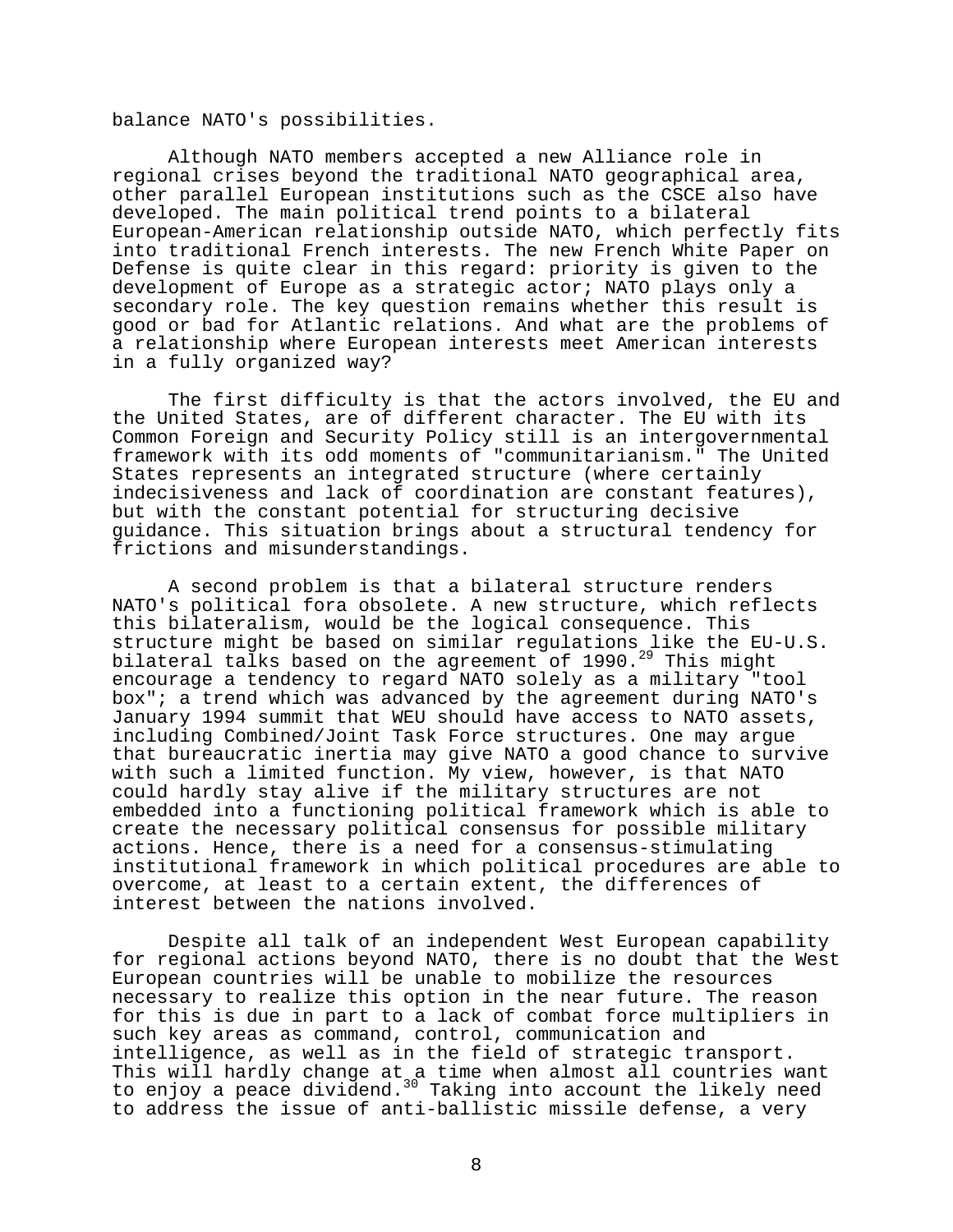costly proposition, reasonable doubts about far-reaching European independence of military action exist. This might explain why France is still ready to accept NATO's existence and to exploit, like in the case of Bosnia, its capabilities. Nevertheless, the impression prevails that France continues to try to downgrade the Alliance's political (and military) functions as far as possible and to bypass NATO's political structure by putting much more emphasis on other fora and even on a prosperous bilateral French-American relationship.<sup>31</sup>

### ENDNOTES

1. With regard to this view on French politics, see Michael Meimeth, "France Gets to NATO," The World Today, Vol. 50, No. 5, May 1994, pp. 84-85; and, Philip H. Gordon, Die Deutsch-Französische Partnerschaft und die Atlantische Allianz, Arbeitspapiere zur internationalen Politik (Europa-Union Verlag Bonn) 1994. For the official view see Wolfgang Ischinger, "Gemeinsame Außen- und Sicherheitspolitik. Thesen zur deutsch-französischen Vorreiterrolle" in Ingo Kolboom, ed., Frankreich in Europa: ein deutsch-französischer Rundblick (Europa Union Verlag, Bonn) 1993.

2. The decisive sentences in the declaration of the NATO Summit Meeting are:

We support strengthening the European pillar of the Alliance through the Western European Union, which is being developed as the defence component of the European Union. The Alliance's organization and resources will be adjusted so as to validate this. . . . We therefore stand ready to make collective assets of the Alliance available, on the basis of consultations in the North Atlantic Council for WEU operations undertaken by the European Allies in pursuit of their Common Foreign and Security Policy.

See "Declaration of the Heads of State and Government Participating in the Meeting of the North Atlantic Council," January 10-11, 1994, Bruxelles, NATO Press Service, Press Communique M-1(94)3, January 11, 1994.

3. This group is much more diverse than the first one. Major elements of the "ideal typus" can be found in: Erich Hauser, "Geschicktes Fingerspiel auf vier Klavieren" in Frankfurter Rundschau, June 8, 1993, p. 7; Roland Höhne, "Frankreichs Stellung in der Welt. Weltmacht oder Mittelmacht" in Aus Politik und Zeitgeschichte, Beilage zur Wochenzeitung Das Parlament, B 47-48/91, November 15, 1991, pp. 37-46; and, Peter Schmidt, "French Security Policy Ambitions," Aussenpolitik, No. 4, 1993, pp. 334-343.

4. See "Declaration of the Heads of State and Government Participating in the Meeting of the North Atlantic Council"; and,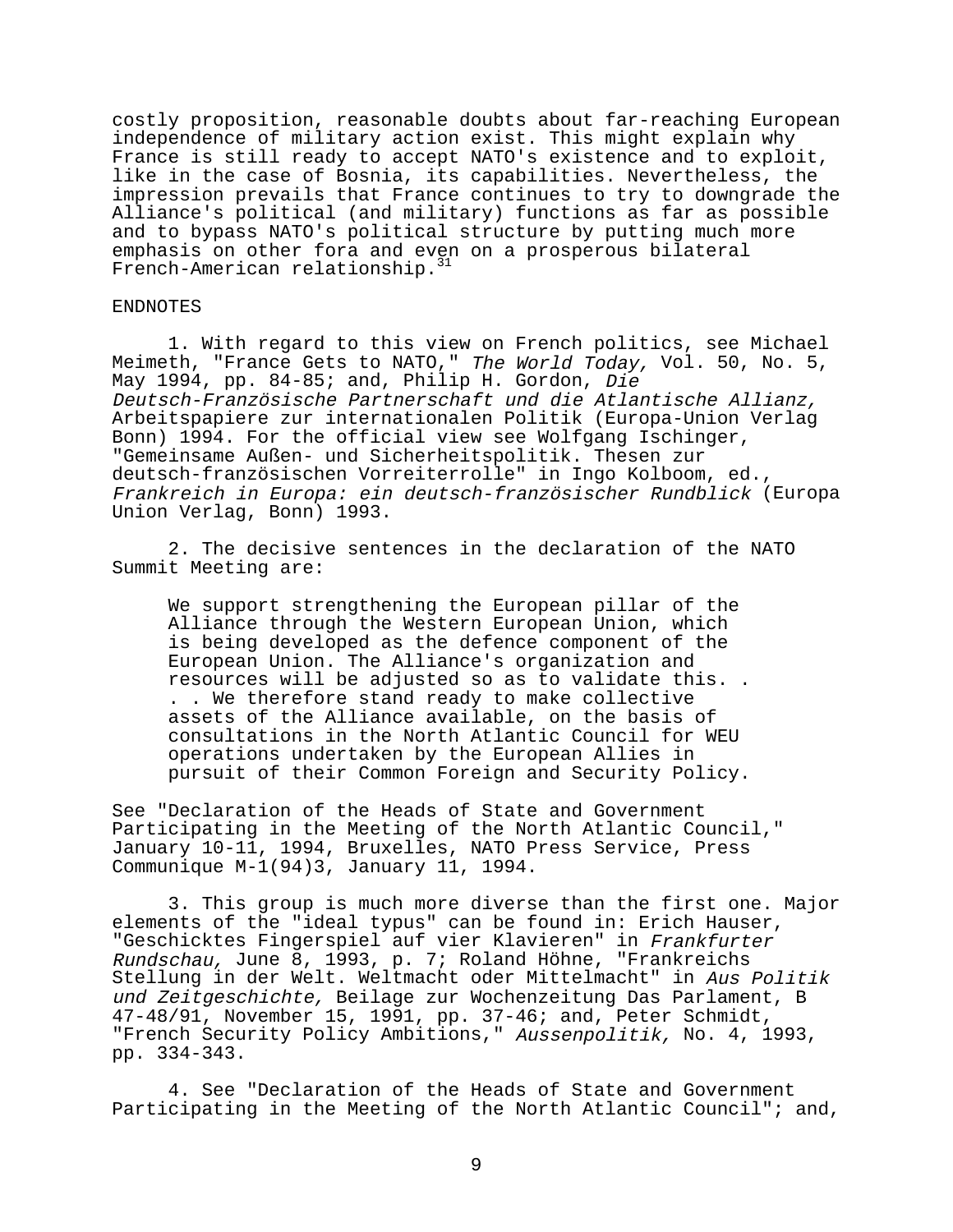"Final Communique of the Ministerial Meeting of the North Atlantic Council, Istanbul", June 9, 1994, Bruxelles, NATO Press Service, Press Communique M-NAC-1(94)46, June 9, 1994.

5. See "Concluding Document of the Inaugural Conference for a Pact on Stability in Europe", Paris, May 26-27, 1994.

6. Federal Ministry of Defence, White Paper on the Security of the Federal Republic of Germany and the Situation and Future of the Bundeswehr, Bonn, April 5, 1994, p. 50.

7. See Bulletin of the Press and Information Office of the Federal Government, Bonn, No. 68, June 23, 1992, pp. 649-655.

8. For a critical assessment of the capacity of the WEU Planning Cell, see Assembly of the Western European Union, The WEU Planning Cell, Document 1421, 19th May 1994, First Part, Fortieth Ordinary Session, Report submitted on behalf of the Defence Committee by Mrs. Baarveld-Schlaman, Rapporteur.

9. The WEU has the authority to activate operational headquarters in case there is a real need for one. Nevertheless, the WEU has to draw on existing NATO staffs to do so in an efficient way.

10. This includes the creation of a Planning Cell, the establishment of a Satellite Centre for the interpretation of satellite data and meetings of the Chiefs of Defense Staff at least twice a year before the Ministerial Councils of WEU.

11. Nevertheless, the member countries have only reluctantly made "forces answerable to WEU" (FAWEU). Currently FAWEU consists of the EUROCORPS (French, German, Belgian and Spanish forces), the Multinational Division Center (Belgian, British, Dutch and German units), and the UK-Netherlands amphibious force.

12. The Lemnitzer-Ailleret agreement of 1967 was the first agreement made between the French Chief of Defense Staff and the SACEUR after France left the NATO military integrated command structure. This agreement served as the basis for the possible participation of French forces in the defense of Germany and clarified in a detailed manner the specific role French forces could play in a war in Germany (reserve function), specific military operations which French forces would be ready to undertake in case of a Warsaw Pact attack, and the command and control arrangements in this case.

13. Following the "Rome Declaration on Peace and Cooperation," Issued by the Heads of State and Government participating in the Meeting of the North Atlantic Council, Rome, November 7-8, 1991, Bruxelles, NATO Press Service, Press Communique S-1(91)86, November 8, 1991.

14. The creation of an international environment providing a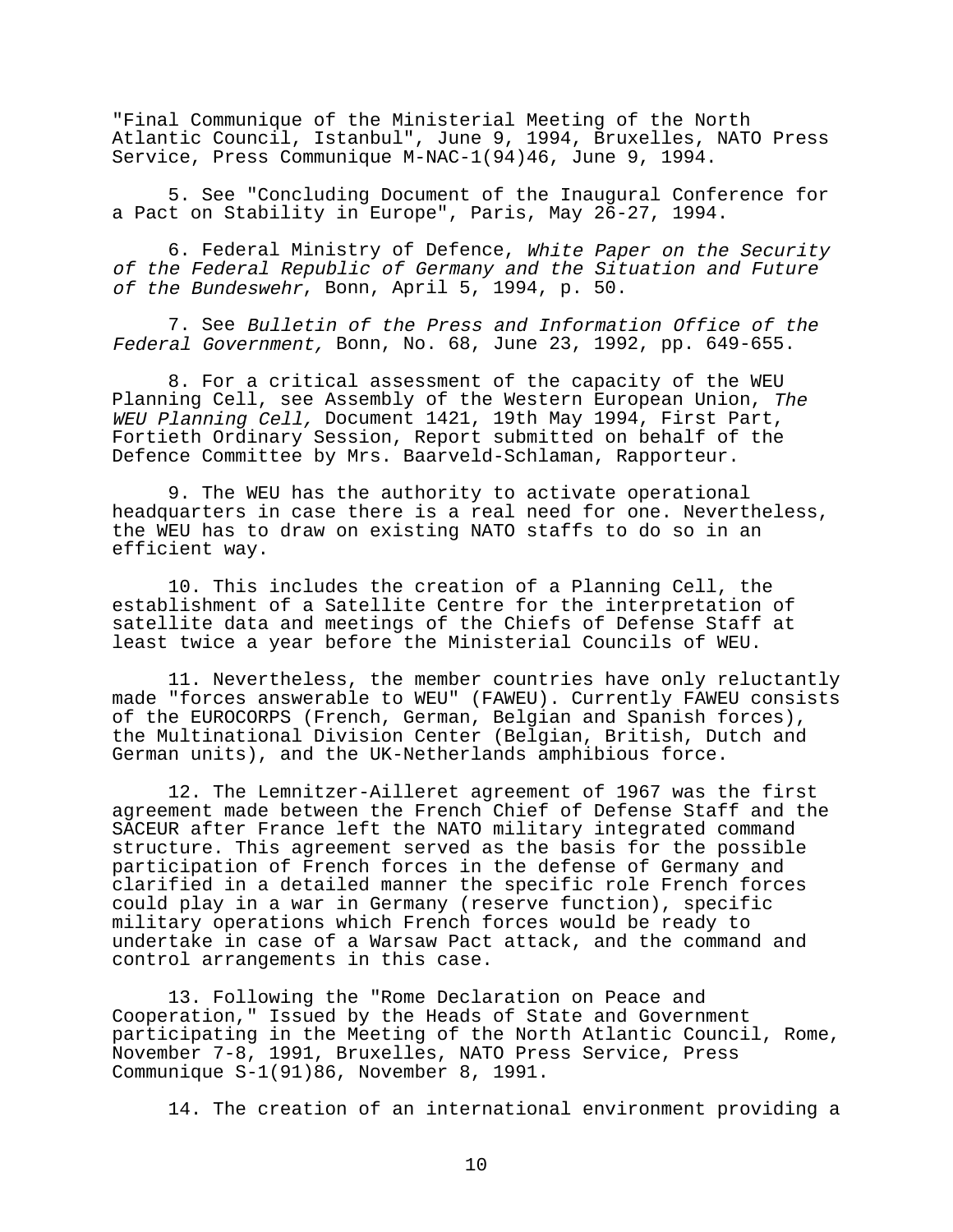positive framework for unification represented an outstanding German interest. This included the implementation of the treaty on conventional disarmament.

15. See George Bush, Speech at the Rheingold-Halle Mainz, May 31, 1989.

16. For greater details for this period see Peter Schmidt, "Partners and Rivals: NATO, WEU, EC and the Reorganization of European Security Policy: Taking Stock" in Peter Schmidt, ed., In the Midst of Change: Approaches to West European Security and Defence Cooperation (Baden-Baden: Nomos, 1992) pp. 187-228.

17. See the Kirchberg Declaration of WEU of May 9, 1994.

18. Nevertheless, the hope is that a self-selecting process will take place, thereby limiting the number of participants in this program.

19. A RAND study came to the following conclusions:

The modest systems of the low case (\$27 billion over 25 years) provide some independent capability, but for many uses, they will require the aid of robust U.S. systems to minimize risk. The high case (\$95 billion over 25 years) will provide more robustness, but even this will not match the level of US robustness . . . . Thus, the question becomes whether the greater capability afforded by the high case is worth the 150 percent cost increase over the low case.

M.B. Berman and G.M. Carter, The Independent European Force. Costs of Independence, Santa Monica, CA: RAND, Project AIR FORCE, Arroyo Center, National Defense Research Institute, 1993.

20. These principles are: nonparticipation in NATO's military integration, free disposition of French forces on French territory, independence of the French nuclear force, independent assessment of crisis situations including the independent choice of means to cope with the crisis. See Ministère de la Défense, Livre Blanc sur la Défense, 1994, Paris, Service d'Information et de Relations Publiques des Armées, p. 37. See as well the statement by President Mitterrand reported under the title: "Le nouveau "ni-ni" de François Mitterrand" in Le Figaro (Paris), January 10, 1994.

21. See Strategic Outreach Conference Report, The Western European Union in the 1990s: Searching for a Role, SSI Special Report, Carlisle Barracks, PA: U.S. Army War College, Strategic Studies Institute, May 6, 1993.

22. See White Paper on the Security of the Federal Republic of Germany, p. 54.